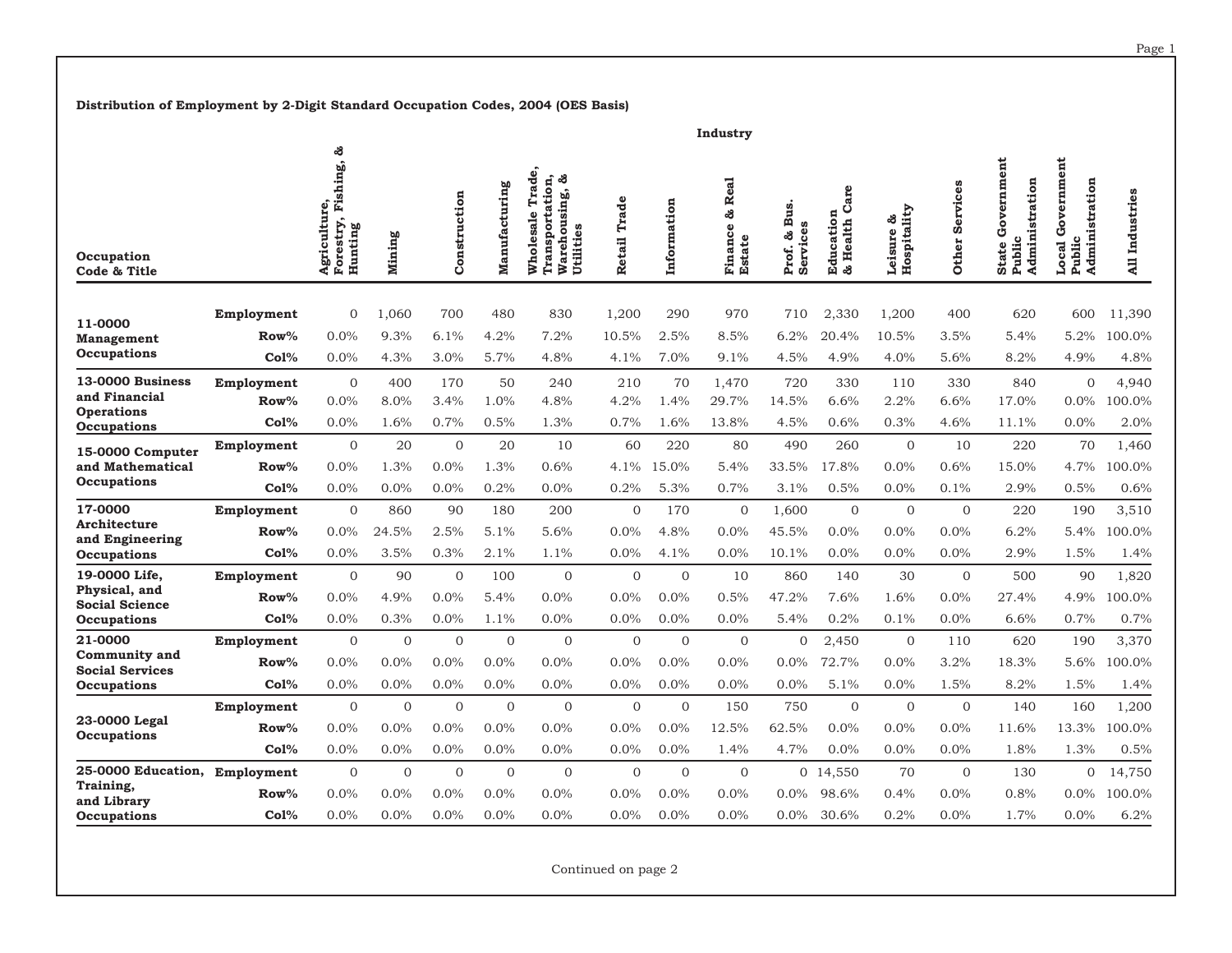**Distribution of Employment by 2-Digit Standard Occupation Codes, 2004 (OES Basis)**

|                                                           | Industry          |                                                     |                |                |                |                                                                                |                     |              |                                           |                                             |                                       |                             |                   |                                                        |                                                 |                               |
|-----------------------------------------------------------|-------------------|-----------------------------------------------------|----------------|----------------|----------------|--------------------------------------------------------------------------------|---------------------|--------------|-------------------------------------------|---------------------------------------------|---------------------------------------|-----------------------------|-------------------|--------------------------------------------------------|-------------------------------------------------|-------------------------------|
| Occupation<br>Code & Title                                |                   | ಸೆ<br>Forestry, Fishing,<br>Agriculture,<br>Hunting | Mining         | Construction   | Manufacturing  | Trade,<br>Transportation,<br>టి<br>Warehousing,<br>Utilities<br>Wholesale<br>Š | Retail Trade        | Information  | Real<br>తి<br>ω<br><b>Estate</b><br>Finan | Bus.<br><b>SQ</b><br>Services<br>ෂ<br>Prof. | Care<br>ducation<br>Health<br>ಹೆ<br>囪 | Hospitality<br>ౘ<br>Leisure | Services<br>Other | Government<br>Administration<br>Public<br><b>State</b> | Government<br>Administration<br>Public<br>Local | Industries<br>$\overline{AB}$ |
| 27-0000                                                   | Employment        | $\overline{0}$                                      | $\overline{0}$ | $\Omega$       | 10             | $\mathbf{0}$                                                                   | 270                 | 610          | 20                                        | 260                                         | 680                                   | 260                         | 60                | 60                                                     | $\overline{0}$                                  | 2,230                         |
| Arts, Design,                                             | Row%              | 0.0%                                                | 0.0%           | 0.0%           | 0.4%           | 0.0%                                                                           | 12.1%               | 27.3%        | 0.8%                                      | 11.6%                                       | 30.4%                                 | 11.6%                       | 2.6%              | 2.6%                                                   | $0.0\%$                                         | 100.0%                        |
| Entertainment,<br><b>Sports, and Media</b><br>Occupations | Co1%              | 0.0%                                                | 0.0%           | 0.0%           | 0.1%           | 0.0%                                                                           |                     | 0.9% 14.7%   | 0.1%                                      | 1.6%                                        | 1.4%                                  | 0.8%                        | 0.8%              | 0.7%                                                   | 0.0%                                            | 0.9%                          |
| 29-0000 Healthcare Employment                             |                   | $\Omega$                                            | 90             | 10             | $\overline{0}$ | $\overline{0}$                                                                 | 340                 | $\mathbf{0}$ | $\mathbf{O}$                              | 560                                         | 7,870                                 | $\Omega$                    | $\Omega$          | 250                                                    | 220                                             | 9,340                         |
| <b>Practitioners</b><br>and Technical                     | ${\bf Row}\%$     | 0.0%                                                | 0.9%           | 0.1%           | 0.0%           | 0.0%                                                                           | 3.6%                | 0.0%         | 0.0%                                      | 5.9%                                        | 84.2%                                 | 0.0%                        | $0.0\%$           | 2.6%                                                   | 2.3%                                            | 00.0%                         |
| Occupations                                               | Co1%              | 0.0%                                                | 0.3%           | 0.0%           | 0.0%           | 0.0%                                                                           | 1.1%                | 0.0%         | 0.0%                                      | 3.5%                                        | 16.5%                                 | 0.0%                        | $0.0\%$           | 3.3%                                                   | 1.8%                                            | 3.9%                          |
| 31-0000<br><b>Healthcare Support</b><br>Occupations       | Employment        | $\Omega$                                            | $\Omega$       | $\Omega$       | $\Omega$       | $\Omega$                                                                       | 30                  | $\Omega$     | $\Omega$                                  | 350                                         | 5,200                                 | 90                          | 60                | 300                                                    | $\Omega$                                        | 6,030                         |
|                                                           | $Row\%$           | 0.0%                                                | 0.0%           | 0.0%           | 0.0%           | 0.0%                                                                           | 0.4%                | 0.0%         | $0.0\%$                                   | 5.8%                                        | 86.2%                                 | 1.4%                        | 0.9%              | 4.9%                                                   | $0.0\%$                                         | 00.0%                         |
|                                                           | Co1%              | 0.0%                                                | 0.0%           | 0.0%           | 0.0%           | 0.0%                                                                           | 0.1%                | 0.0%         | 0.0%                                      | 2.2%                                        | 10.9%                                 | 0.3%                        | 0.8%              | 3.9%                                                   | 0.0%                                            | 2.5%                          |
| 33-0000<br><b>Protective Service</b>                      | Employment        | $\mathbf{0}$                                        | $\overline{0}$ | $\overline{0}$ | $\overline{0}$ | $\overline{0}$                                                                 | $\Omega$            | $\mathbf{0}$ | $\mathbf{0}$                              | 680                                         | 250                                   | 70                          | 70                | 760                                                    | 3,340                                           | 5,170                         |
|                                                           | Row%              | 0.0%                                                | 0.0%           | 0.0%           | 0.0%           | 0.0%                                                                           | 0.0%                | 0.0%         | 0.0%                                      | 13.1%                                       | 4.8%                                  | 1.3%                        | 1.3%              | 14.7%                                                  | 64.6%                                           | 100.0%                        |
| <b>Occupations</b>                                        | Co1%              | 0.0%                                                | 0.0%           | 0.0%           | 0.0%           | 0.0%                                                                           | 0.0%                | 0.0%         | $0.0\%$                                   | 4.3%                                        | 0.5%                                  | 0.2%                        | 0.9%              | 10.0%                                                  | 27.7%                                           | 2.1%                          |
| 35-0000 Food                                              | Employment        | $\overline{0}$                                      | $\overline{0}$ | $\Omega$       | 40             | $\mathbf{0}$                                                                   | 1,630               | 90           | $\overline{0}$                            | $\overline{0}$                              | 2,040                                 | 19,280                      | 440               | 90                                                     | 330                                             | 23,940                        |
| <b>Preparation and</b><br><b>Serving-Related</b>          | $Row\%$           | 0.0%                                                | $0.0\%$        | 0.0%           | 0.1%           | 0.0%                                                                           | 6.8%                | 0.3%         | 0.0%                                      | 0.0%                                        | 8.5%                                  | 80.5%                       | 1.8%              | 0.3%                                                   | 1.3%                                            | 100.0%                        |
| Occupations                                               | Co1%              | 0.0%                                                | 0.0%           | 0.0%           | 0.4%           | 0.0%                                                                           | 5.6%                | 2.1%         | 0.0%                                      | 0.0%                                        | 4.2%                                  | 64.6%                       | 6.2%              | 1.1%                                                   | 2.7%                                            | 10.1%                         |
| 37-0000 Building                                          | Employment        | $\mathbf{0}$                                        | 20             | 20             | $\overline{0}$ | 30                                                                             | 260                 | 20           | 330                                       | 2,080                                       | 2,280                                 | 3,800                       | 140               | 140                                                    | 710                                             | 9,830                         |
| and Grounds<br><b>Cleaning and</b>                        | $Row\%$           | 0.0%                                                | 0.2%           | 0.2%           | 0.0%           | 0.3%                                                                           | 2.6%                | 0.2%         | 3.3%                                      | 21.1%                                       | 23.1%                                 | 38.6%                       | 1.4%              | 1.4%                                                   | 7.2%                                            | 100.0%                        |
| <b>Maintenance</b><br>Occupations                         | Col%              | 0.0%                                                | 0.0%           | 0.0%           | 0.0%           | 0.1%                                                                           | 0.8%                | 0.4%         | 3.1%                                      | 13.2%                                       | 4.7%                                  | 12.7%                       | 1.9%              | 1.8%                                                   | 5.8%                                            | 4.1%                          |
| 39-0000 Personal                                          | Employment        | $\overline{0}$                                      | $\Omega$       | $\Omega$       | $\overline{0}$ | 50                                                                             | 190                 | 250          | $\Omega$                                  | 90                                          | 1.430                                 | 1,150                       | 1.080             | $\Omega$                                               | 1.060                                           | 5,300                         |
| <b>Care and Service</b>                                   | $Row\%$           | 0.0%                                                | 0.0%           | $0.0\%$        | 0.0%           | 0.9%                                                                           | 3.5%                | 4.7%         | 0.0%                                      | 1.6%                                        | 26.9%                                 | 21.6%                       | 20.3%             | $0.0\%$                                                | 20.0%                                           | 100.0%                        |
| Occupations                                               | Co <sub>1</sub> % | 0.0%                                                | 0.0%           | 0.0%           | 0.0%           | 0.2%                                                                           | 0.6%                | 6.0%         | 0.0%                                      | 0.5%                                        | 3.0%                                  | 3.8%                        | 15.2%             | 0.0%                                                   | 8.8%                                            | 2.2%                          |
| 41-0000 Sales                                             | Employment        | $\mathbf{0}$                                        | 50             | 80             | 160            | 2,290                                                                          | 15,450              | 490          | 1,860                                     | 580                                         | $\mathbf{0}$                          | 490                         | 280               | $\overline{0}$                                         | 120                                             | 21,850                        |
| and Related                                               | $Row\%$           | 0.0%                                                | 0.2%           | 0.3%           | 0.7%           | 10.4%                                                                          | 70.7%               | 2.2%         | 8.5%                                      | 2.6%                                        | 0.0%                                  | 2.2%                        | 1.2%              | 0.0%                                                   | 0.5%                                            | 100.0%                        |
| Occupations                                               | Co1%              | 0.0%                                                | 0.2%           | 0.3%           | 1.9%           | 13.3%                                                                          | 53.1%               | 11.8%        | 17.4%                                     | 3.6%                                        | 0.0%                                  | 1.6%                        | 3.9%              | 0.0%                                                   | 0.9%                                            | 9.2%                          |
|                                                           |                   |                                                     |                |                |                |                                                                                | Continued on page 3 |              |                                           |                                             |                                       |                             |                   |                                                        |                                                 |                               |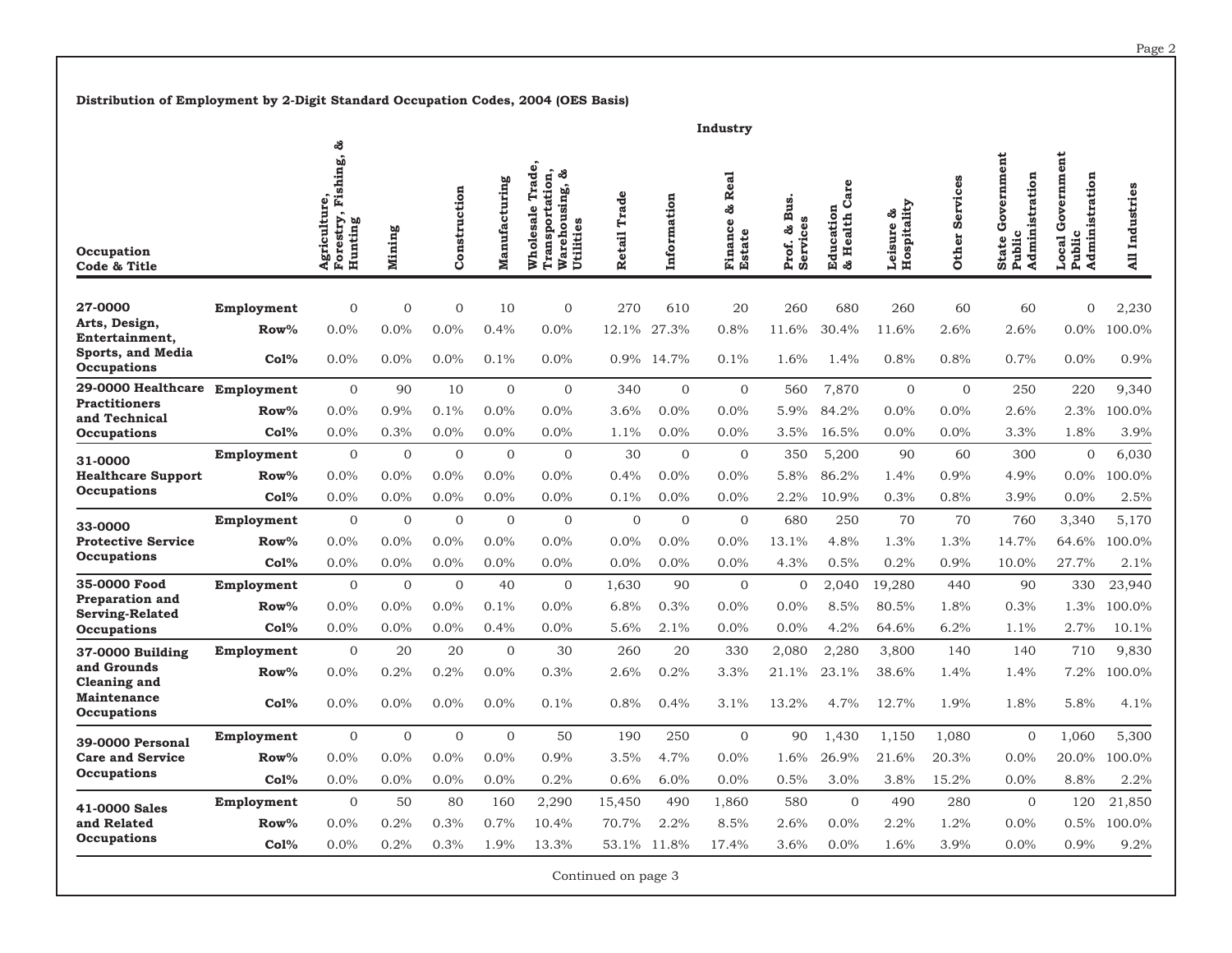**Distribution of Employment by 2-Digit Standard Occupation Codes, 2004 (OES Basis)**

|                                                                                               |                    |                                                   |                |                |                  |                                                                           |                  |                      | Industry                                                  |                                       |                                       |                             |                          |                                                               |                                                                  |                |
|-----------------------------------------------------------------------------------------------|--------------------|---------------------------------------------------|----------------|----------------|------------------|---------------------------------------------------------------------------|------------------|----------------------|-----------------------------------------------------------|---------------------------------------|---------------------------------------|-----------------------------|--------------------------|---------------------------------------------------------------|------------------------------------------------------------------|----------------|
| Occupation<br>Code & Title                                                                    |                    | ౘ<br>Forestry, Fishing,<br>Agriculture<br>Hunting | Mining         | Construction   | Manufacturing    | Trade,<br>Transportation,<br>ಸೆ<br>Warehousing,<br>Wholesale<br>Utilities | Trade<br>Retail  | Information          | <b>Real</b><br>ಸೆ<br>$\bullet$<br>Financ<br><b>Estate</b> | <b>Bus</b><br>Services<br>ತಿ<br>Prof. | are<br>ت<br>Education<br>Health<br>කී | Hospitality<br>ౘ<br>Leisure | Services<br><b>Other</b> | ernment<br>stration<br>Gov<br>Admini<br><b>State</b><br>Publi | ent<br>ernm<br>stration<br>š<br>ق<br>Admini<br>cal<br>Publi<br>Š | All Industries |
| 43-0000 Office and                                                                            | Employment         | 30                                                | 1,730          | 1,870          | 780              | 2,540                                                                     | 4,760            | 1,000                | 4,680                                                     | 3,890                                 | 5,720                                 | 1,860                       | 1,010                    | 1,300                                                         | 2,320                                                            | 33,490         |
| Administrative                                                                                | $Row\%$            | 0.0%                                              | 5.1%           | 5.5%           | 2.3%             | 7.5%                                                                      | 14.2%            | 2.9%                 | 13.9%                                                     | 11.6%                                 | 17.0%                                 | 5.5%                        | 3.0%                     | 3.8%                                                          | 6.9%                                                             | 100.0%         |
| Support<br>Occupations                                                                        | Col%               | 50.0%                                             | 7.0%           | 8.0%           | 9.2%             | 14.8%                                                                     | 16.3%            | 24.1%                | 43.9%                                                     | 24.7%                                 | 12.0%                                 | 6.2%                        | 14.2%                    | 17.2%                                                         | 19.2%                                                            | 14.1%          |
| 45-0000                                                                                       | Employment         | 30                                                | $\mathbf{0}$   | $\mathbf{0}$   | 20               | 100                                                                       | 80               | $\mathbf{0}$         | $\overline{0}$                                            | $\overline{0}$                        | $\overline{0}$                        | $\mathbf{0}$                | $\mathbf{0}$             | 40                                                            | $\mathbf{O}$                                                     | 270            |
| Farming, Fishing,<br>and Forestry<br>Occupations<br>47-0000<br>Construction<br>and Extraction | Row%               | 11.1%                                             | 0.0%           | 0.0%           | 7.4%             | 37.0%                                                                     | 29.6%            | 0.0%                 | 0.0%                                                      | 0.0%                                  | 0.0%                                  | $0.0\%$                     | 0.0%                     | 14.8%                                                         | $0.0\%$                                                          | 100.0%         |
|                                                                                               | Co1%<br>Employment | 50.0%<br>$\overline{0}$                           | 0.0%<br>10,370 | 0.0%<br>16.180 | 0.2%<br>130      | 0.5%<br>160                                                               | 0.2%<br>170      | 0.0%<br>$\mathbf{0}$ | 0.0%<br>$\Omega$                                          | 0.0%<br>190                           | 0.0%<br>110                           | $0.0\%$<br>10               | 0.0%<br>200              | 0.5%<br>170                                                   | 0.0%<br>1,020                                                    | 0.1%<br>28,710 |
|                                                                                               | $Row\%$            | $0.0\%$                                           | 36.1%          | 56.3%          | 0.4%             | 0.5%                                                                      | 0.5%             | 0.0%                 | 0.0%                                                      | 0.6%                                  | 0.3%                                  | 0.0%                        | 0.6%                     | 0.5%                                                          | 3.5%                                                             | 100.0%         |
| Occupations                                                                                   | Co1%               | 0.0%                                              | 42.2%          | 69.8%          | 1.5%             | 0.9%                                                                      | 0.5%             | 0.0%                 | 0.0%                                                      | 1.2%                                  | 0.2%                                  | 0.0%                        | 2.8%                     | 2.2%                                                          | 8.4%                                                             | 12.1%          |
|                                                                                               | Employment         | 0                                                 | 0              | 2,640          | $\boldsymbol{o}$ | 0                                                                         | $\boldsymbol{o}$ | $\boldsymbol{o}$     | $\boldsymbol{o}$                                          | 0                                     | 10                                    | 0                           | $\boldsymbol{o}$         | 60                                                            | 0                                                                | 2,710          |
| 47-2031<br>Carpenters                                                                         | $Row\%$            | 0.0%                                              | 0.0%           | 97.4%          | $0.0\%$          | $0.0\%$                                                                   | 0.0%             | $0.0\%$              | 0.0%                                                      | $0.0\%$                               | 0.3%                                  | $0.0\%$                     | $0.0\%$                  | 2.2%                                                          | $0.0\%$                                                          | 100.0%         |
|                                                                                               | Col%               | 0.0%                                              | 0.0%           | 11.4%          | 0.0%             | 0.0%                                                                      | 0.0%             | 0.0%                 | 0.0%                                                      | 0.0%                                  | 0.0%                                  | 0.0%                        | 0.0%                     | 0.8%                                                          | 0.0%                                                             | 1.1%           |
|                                                                                               | Employment         | 0                                                 | 370            | 1,220          | 30               | 10                                                                        | $\boldsymbol{o}$ | $\boldsymbol{o}$     | $\boldsymbol{o}$                                          | 0                                     | 30                                    | 0                           | $\boldsymbol{o}$         | 20                                                            | 40                                                               | 1,720          |
| 47-2111<br>Electricians                                                                       | Row%               | $0.0\%$                                           | 21.5%          | 70.9%          | 1.7%             | 0.5%                                                                      | 0.0%             | 0.0%                 | 0.0%                                                      | 0.0%                                  | 1.7%                                  | 0.0%                        | 0.0%                     | 1.1%                                                          | 2.3%                                                             | 100.0%         |
|                                                                                               | Col%               | 0.0%                                              | 1.5%           | 5.3%           | 0.4%             | 0.1%                                                                      | 0.0%             | 0.0%                 | 0.0%                                                      | 0.0%                                  | 0.1%                                  | 0.0%                        | 0.0%                     | 0.3%                                                          | 0.3%                                                             | 0.7%           |
| 49-0000                                                                                       | Employment         | 0                                                 | 2,350          | 1,830          | 400              | 3,030                                                                     | 2,050            | 580                  | 890                                                       | 220                                   | 430                                   | 470                         | 1,340                    | 170                                                           | 400                                                              | 14,160         |
| Installation.<br>Maintenance, and                                                             | $Row\%$            | $0.0\%$                                           | 16.5%          | 12.9%          | 2.8%             | 21.3%                                                                     | 14.4%            | 4.0%                 | 6.2%                                                      | 1.5%                                  | 3.0%                                  | 3.3%                        | 9.4%                     | 1.2%                                                          | 2.8%                                                             | 100.0%         |
| <b>Repair Occupations</b>                                                                     | Co1%               | 0.0%                                              | 9.5%           | 7.9%           | 4.7%             | 17.6%                                                                     | 7.0%             | 14.0%                | 8.3%                                                      | 1.4%                                  | 0.9%                                  | 1.5%                        | 18.9%                    | 2.2%                                                          | 3.3%                                                             | 5.9%           |
| 51-0000                                                                                       | Employment         | 0                                                 | 2,310          | 940            | 4.880            | 1,070                                                                     | 410              | 260                  | $\overline{0}$                                            | 590                                   | 140                                   | 300                         | 960                      | $\mathbf{0}$                                                  | 340                                                              | 12,200         |
| Production                                                                                    | $Row\%$            | 0.0%                                              | 18.9%          | 7.7%           | 40.0%            | 8.7%                                                                      | 3.3%             | 2.1%                 | 0.0%                                                      | 4.8%                                  | 1.1%                                  | 2.4%                        | 7.8%                     | 0.0%                                                          | 2.7%                                                             | 100.0%         |
| Occupations                                                                                   | Co1%               | 0.0%                                              | 9.4%           | 4.0%           | 58.1%            | 6.2%                                                                      | 1.4%             | 6.2%                 | 0.0%                                                      | 3.7%                                  | 0.2%                                  | 1.0%                        | 13.5%                    | 0.0%                                                          | 2.8%                                                             | 5.1%           |